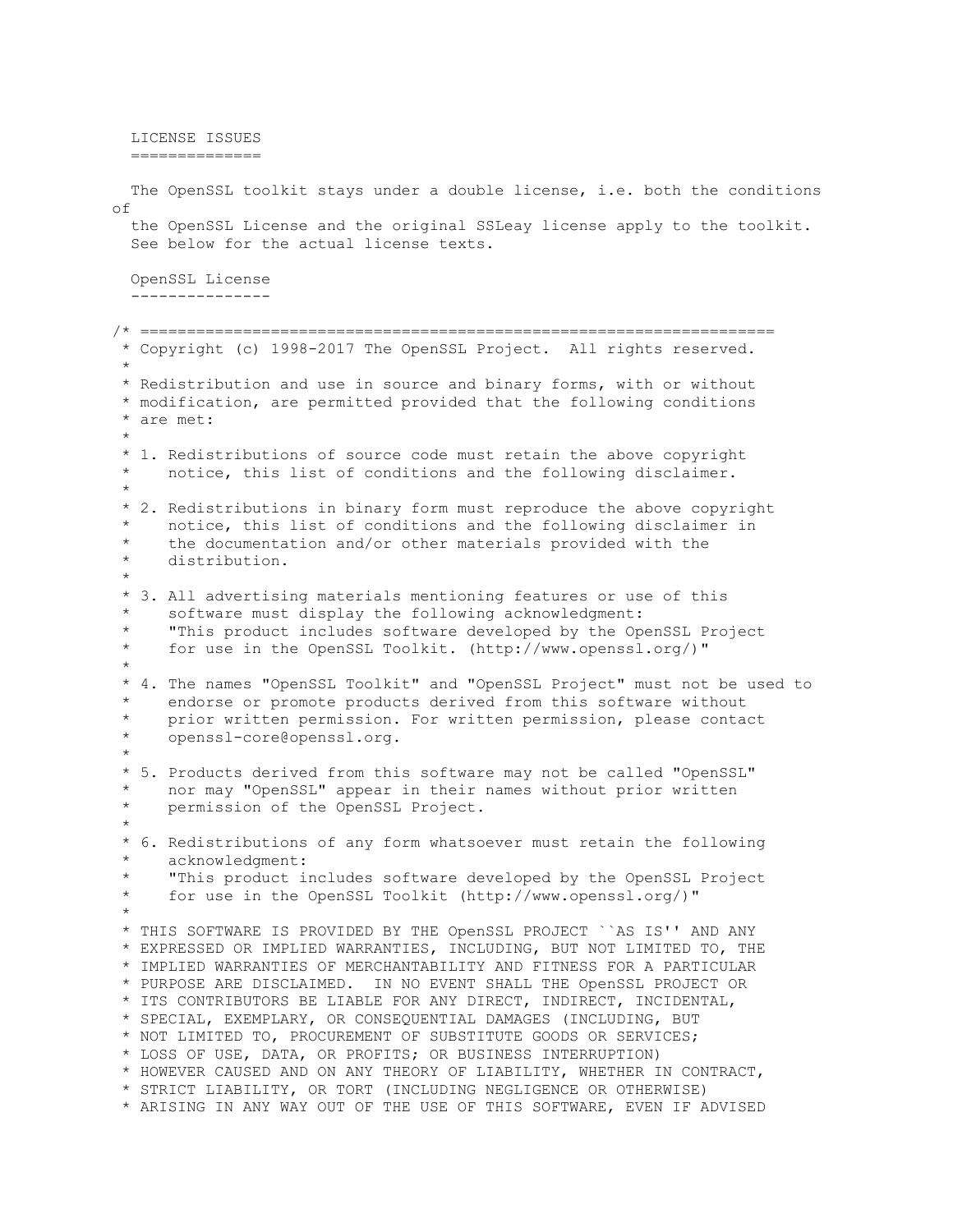```
* OF THE POSSIBILITY OF SUCH DAMAGE.
 * ====================================================================
 *
 * This product includes cryptographic software written by Eric Young
 * (eay@cryptsoft.com). This product includes software written by Tim
 * Hudson (tjh@cryptsoft.com).
 *
 */
 Original SSLeay License
 -----------------------
/* Copyright (C) 1995-1998 Eric Young (eay@cryptsoft.com)
 * All rights reserved.
 *
* This package is an SSL implementation written
 * by Eric Young (eay@cryptsoft.com).
 * The implementation was written so as to conform with Netscapes SSL.
 * 
* This library is free for commercial and non-commercial use as long as
 * the following conditions are aheared to. The following conditions
 * apply to all code found in this distribution, be it the RC4, RSA,
 * lhash, DES, etc., code; not just the SSL code. The SSL documentation
 * included with this distribution is covered by the same copyright terms
 * except that the holder is Tim Hudson (tjh@cryptsoft.com).
 * 
 * Copyright remains Eric Young's, and as such any Copyright notices in
 * the code are not to be removed.
 * If this package is used in a product, Eric Young should be given 
attribution
 * as the author of the parts of the library used.
 * This can be in the form of a textual message at program startup or
 * in documentation (online or textual) provided with the package.
 * 
 * Redistribution and use in source and binary forms, with or without
 * modification, are permitted provided that the following conditions
 * are met:
 * 1. Redistributions of source code must retain the copyright
     notice, this list of conditions and the following disclaimer.
 * 2. Redistributions in binary form must reproduce the above copyright
     notice, this list of conditions and the following disclaimer in the
     documentation and/or other materials provided with the distribution.
 * 3. All advertising materials mentioning features or use of this software
      must display the following acknowledgement:
      "This product includes cryptographic software written by
      Eric Young (eay@cryptsoft.com)"
     The word 'cryptographic' can be left out if the rouines from the
library
     being used are not cryptographic related :-).
 * 4. If you include any Windows specific code (or a derivative thereof) from 
     the apps directory (application code) you must include an
acknowledgement:
 * "This product includes software written by Tim Hudson 
(tjh@cryptsoft.com)"
 * 
 * THIS SOFTWARE IS PROVIDED BY ERIC YOUNG ``AS IS'' AND
 * ANY EXPRESS OR IMPLIED WARRANTIES, INCLUDING, BUT NOT LIMITED TO, THE
```